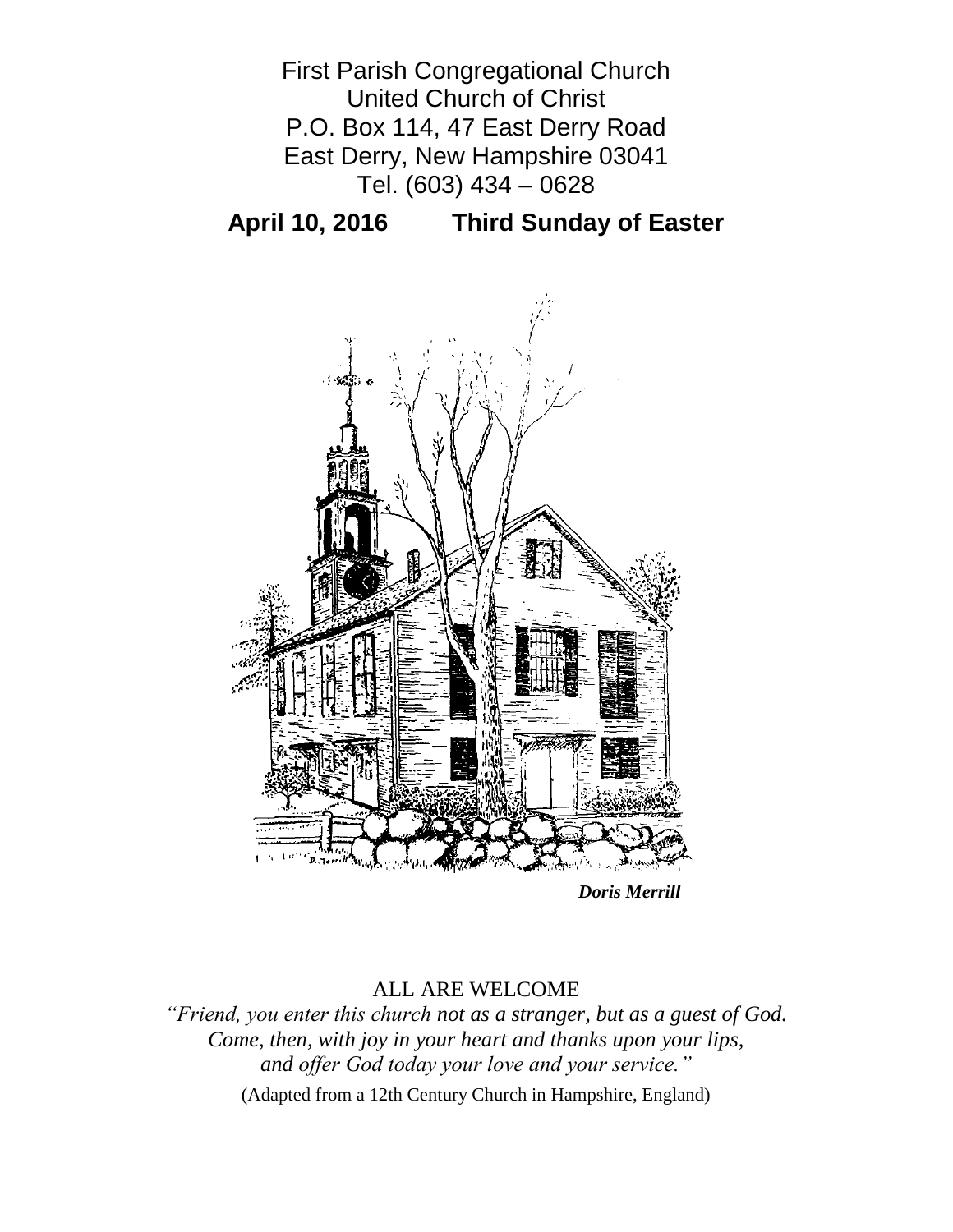# *April 10, 2016 Third Sunday of Easter*

**First Parish Congregational Church, United Church of Christ, is a community of faith built upon a firm foundation of worship, prayer and education.**

**In affirming diversity, we are dedicated to welcoming all people who seek the Word of God, Christian fellowship and service to others.**

**In partnership with Christ and led by the Holy Spirit,**

**we reach out to the ever-widening community through active and loving ministry.**

WELCOME & ANNOUNCEMENTS; SHARING JOYS & CONCERNS

## **WE GATHER INTO THE PRESENCE OF GOD**

\*HYMN NO. 304 *"All Hail the Power of Jesus' Name"*

\*CALL TO WORSHIP

One: Sing praises to God, O you saints of God.

**All: Praise God for the joyous gift of a new day.**

One: Praise the one who upholds us when we are discouraged.

**All: God lifts our souls from despair.**

One: We give thanks to God who turns mourning into dancing.

**All: Praise God who hears our cries and answers our prayers.**

\*PRAYER OF INVOCATION (in unison)

**Come to us as a light from heaven, Holy God. Pierce the shadows of doubt and despair, anger and scorn. Awaken us from dull routines to worship that is alive with awe and wonder, spontaneity, and joy. Surprise us with a presence we cannot avoid, a summons we dare not evade, a mission we may not escape. We are gathered by the love of Christ, that we may feed others as we have been fed. Amen.**

\*SONG OF PRAISE #236 **Halle, halle, halleluja. Halle, halle, halleluja. Halle, halle, halleluja. Halle, halle, halleluja.**

# **WE INVITE FORWARD GOD'S LITTLE CHILDREN**

# CHILDREN'S OFFERING *"I'm Gonna Sing"*

**I'm goin' a sing when the Spirit says sing (x2)**

**I'm goin' a sing when the Spirit says sing, and obey the Spirit of the Lord.**

PRAYER OF DEDICATION (in unison)

**Dear God, we offer you our gifts with thanks and praise, be with us and guide us all of our days. Teach us how to love each other, and to shine your light into the world. Amen.**

CHILDREN'S MESSAGE Janet Wetherbee

SACRAMENT OF BAPTISM (insert) Lane Wilder Degnan HYMN NO. 456 *"More Love to You, O Christ"*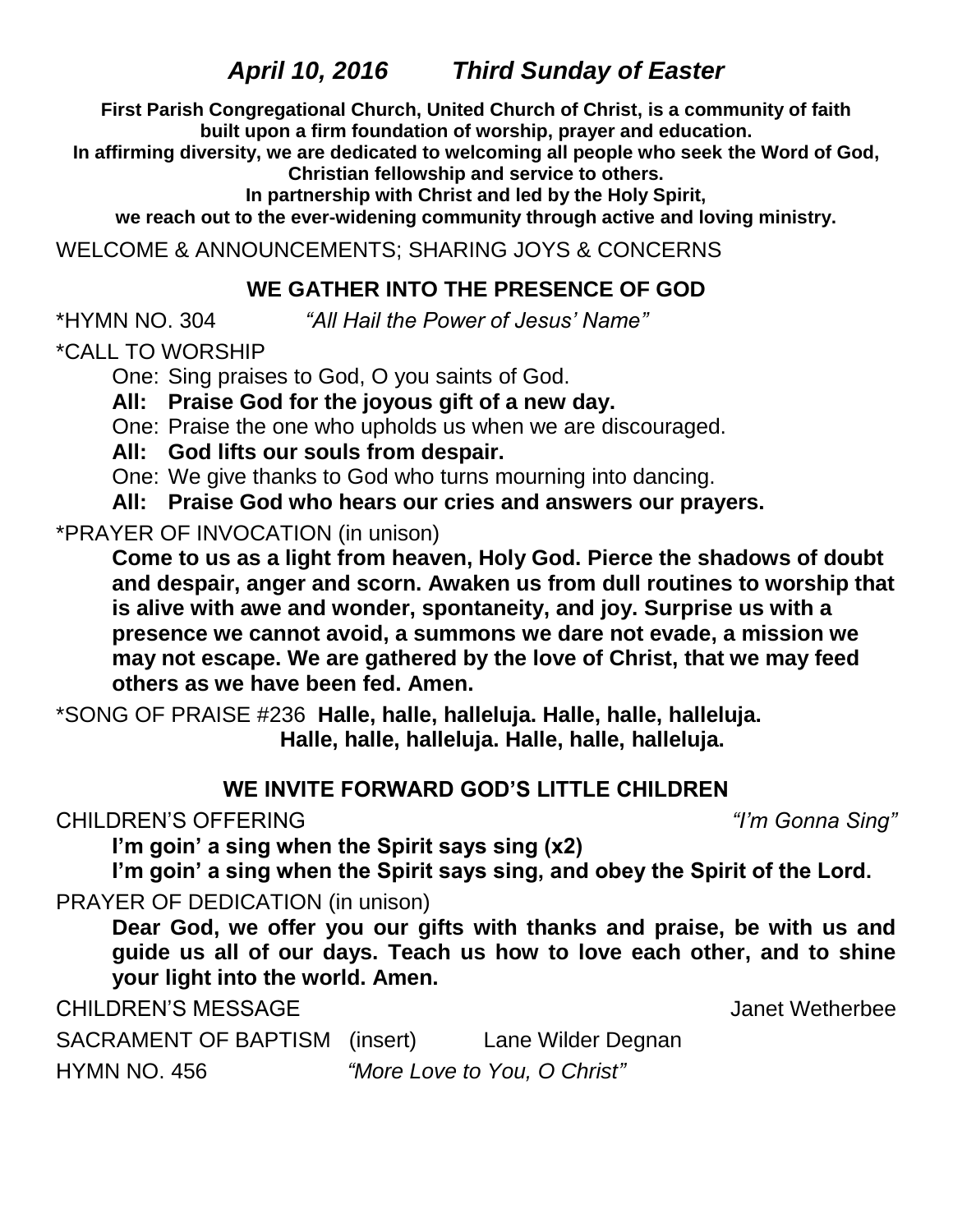## **WE HEAR GOD'S WORD FOR US**

HEBREW SCRIPTURES Psalm 30 (O.T. pp. 557-558) GOSPEL John 21:1-19 (N.T. p. 120) SERMON Breakfast on the Beach: Grace Upon Grace The Rev. Dr. Deborah Roof CHOIR ANTHEM *"You Are Mine"* David Haas

## **WE RESPOND WITH PRAYER**

PASTORAL PRAYER

CHORAL RESPONSE *"Jesus, Remember Me"* 

## **WE RESPOND WITH OUR FINANCIAL GIFTS**

OFFERTORY INVITATION

Our offerings empower those who serve. They express our praise and thanksgiving while witnessing to the reign of love in our midst.

OFFERTORY MUSIC

\*DOXOLOGY #775 **And God will raise you up on eagle's wings, bear you on the breath of dawn, make you to shine like the sun, and hold you in the palm of God's hand.**

\*PRAYER OF DEDICATION

**We bring our offerings to feed your lambs and tend your sheep, gracious God. May these gifts extend love in the form of food, pure water, shelter, and acceptance. Let them provide outreach to the world and opportunities for growth within this congregation.**

# **WE ARE SENT OUT TO LOVE AND SERVE A LOVING, SERVING GOD**

\*HYMN NO. 547 *"Amazing Grace"* **BENEDICTION** BENEDICTION RESPONSE *"Lord, Dismiss Us with Your Blessing"* POSTLUDE *\*Indicates all that are able may stand.* FLOWERS – Offered by Joe and Sue Weaver in remembrance of Sophie Weaver, Joe's mother

**First Parish Congregational Church, United Church of Christ** PO BOX 114, 47 East Derry Rd East Derry, NH 03041 Tel. 603.434.0628 Fax. 603.437.3001 Office Manager: Lindsey Roman Email: officemgr@fpc-ucc.org Office Hours: Tuesday-Friday 9:00 AM – 4:30 PM Our website [www.fpc-ucc.org](http://www.fpc-ucc.org/) Find us and 'friend us' on Facebook [www.facebook.com/fpcucc](http://www.facebook.com/fpcucc)

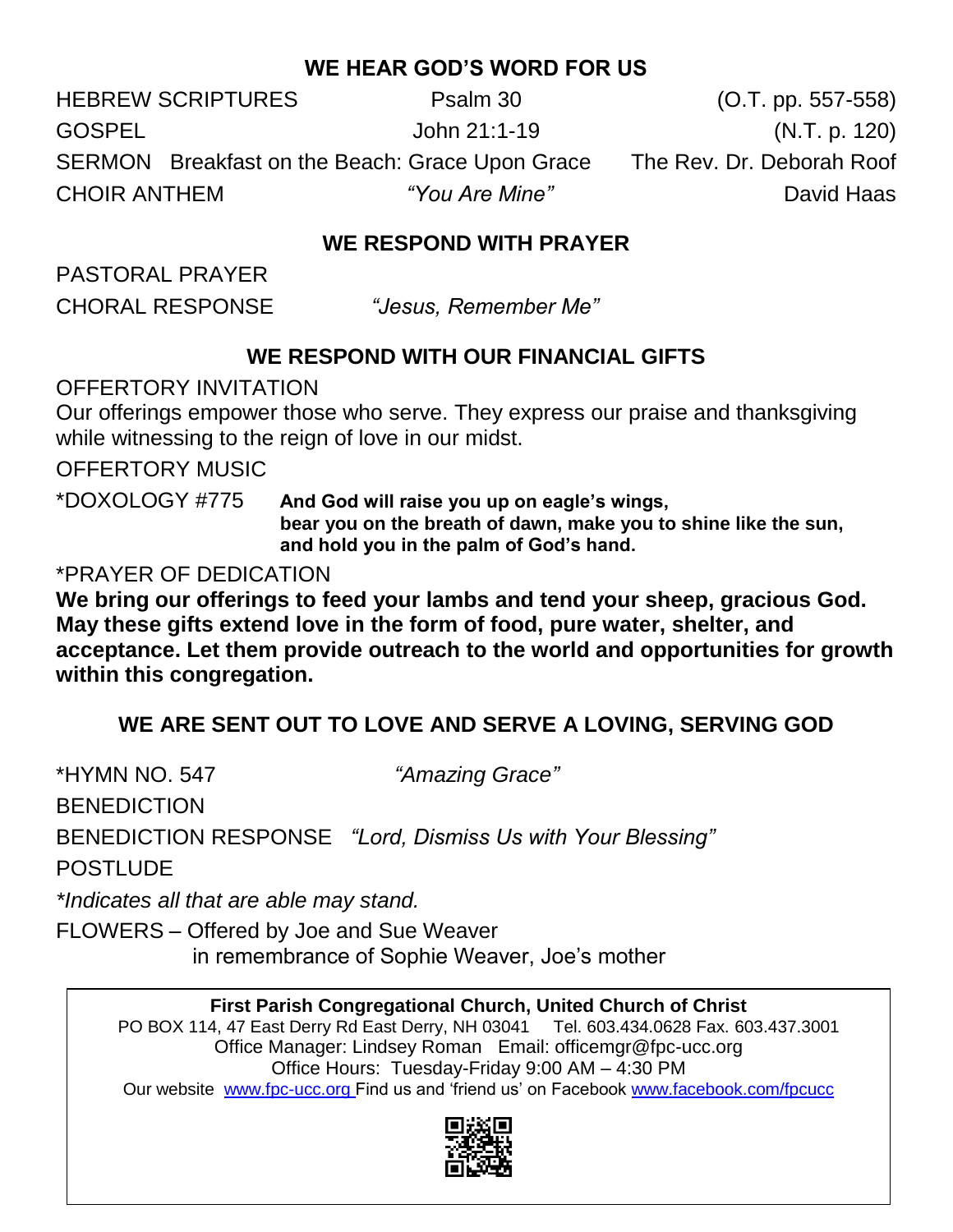MINISTERS OF THE CHURCH Members of the Congregation DEACONS OF THE MONTH Fred Merrill and Joanne Worthen LAY READER Joanne Worthen USHERS **Becky Fleury, Verna Elwell** Joe Weaver, Suzanne Hunt Michael Bryan GREETER(s) **GREETER(s) Mark Pingree and Nancy Magee** PASTOR The Rev. Dr. Deborah Roof ASSOCIATE PASTOR The Rev. Heidi Carrington Heath MUSIC DIRECTOR **Susan Handy** Susan Handy ACCOMPANIST/ORGANIST ACCOMPANIST/ORGANIST ADMINISTRATIVE ASSISTANT AND THE Lindsey Roman

#### **First Parish Activity Calendar**

#### **Sunday, April 10**

- 9:00am Sr. Choir Rehearsal ~ Luke
- 10:00am Worship ~ Currier
- 11:15am Children's Choir ~ Luke
- 11:35am Handchime Rehearsal ~ Luke

#### **Monday, April 11**

| 7:00 <sub>pm</sub> | Finance $\sim$ Cook            |
|--------------------|--------------------------------|
| 7:00 <sub>pm</sub> | Troop 405 ~ Currier/AB/Nursery |

## **Tuesday, April 12**

- 9:30am Nutfield Gym ~ Currier
- 4:00pm GS Troop 20993 ~ Currier
- 6:15pm GS Troop 20321 ~ Luke
- 6:30pm Bible Study ~ Currier
- 7:00pm Music Board ~ A/B
- 7:00pm OA ~ Nursery

### **Wednesday, April 13**

- 8:30am Rehab Fundraising Com. ~ A/B 12:30pm K.I.T. ~ Currier 6:00pm GS Troop 13152 ~ John 7:00pm Council ~ Cook
- 7:00pm AA 12 Step Workshop ~ Nursery

#### **Thursday, April 14**

| 4:30 <sub>pm</sub> | Daisy Trp $11080 \sim$ John     |
|--------------------|---------------------------------|
| 6:30 <sub>pm</sub> | $CS$ Pack 405 ~ Currier/Luke/AB |
| 7:00 <sub>pm</sub> | $Sr.$ Choir $\sim$ Luke         |

#### **Friday, April 15**

7:00pm AA Serenity Sisters ~ A/B

### **Saturday, April 16**

| 7:30am | Youth Group Trip ~ Heifer Farm     |
|--------|------------------------------------|
| 4:00pm | Youth Group Pizza Party $\sim$ A/B |
| 7:30pm | $AA \sim$ Currier                  |

### **Sunday, April 17**

| 8:00am  | Historic Preservation ~ Archive |  |
|---------|---------------------------------|--|
| 8:00am  | Youth Ministry ~ A/B            |  |
| 9:00am  | Sr. Choir Rehearsal ~ Luke      |  |
| 10:00am | Worship $\sim$ Currier          |  |
| 10:15am | Sunday School ~ John            |  |
| 11:15am | Children's Choir $\sim$ Luke    |  |
| 11:30am | Mission $\sim$ A/B              |  |
| 11:35am | Handchime Rehearsal ~ Luke      |  |
|         |                                 |  |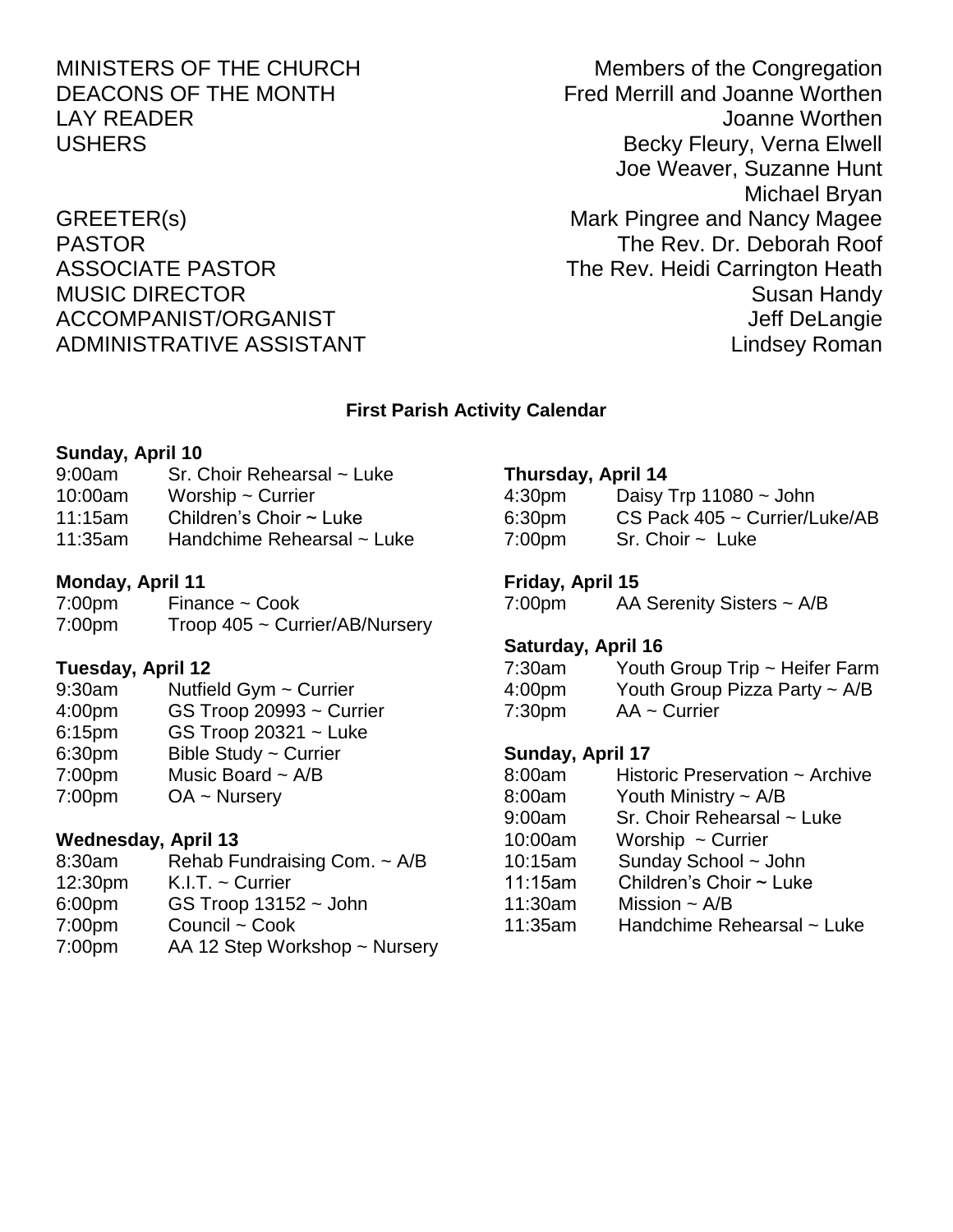## **Psalm 30**

A Psalm. A Song at the dedication of the temple. Of David.  $1$  I will extol you, O LORD, for you have drawn me up, and did not let my foes rejoice over me.

 $2$  O LORD my God, I cried to you for help, and you have healed me.

<sup>3</sup> O LORD, you brought up my soul from Sheol, restored me to life from among those gone down to the Pit.

 $4$  Sing praises to the LORD, O you his faithful ones, and give thanks to his holy name.

 $<sup>5</sup>$  For his anger is but for a moment;</sup> his favour is for a lifetime.

Weeping may linger for the night, but joy comes with the morning.

 $6$  As for me, I said in my prosperity, 'I shall never be moved.'  $\frac{7}{7}$  By your favour, O LORD, you had established me as a strong mountain; you hid your face; I was dismayed.

<sup>8</sup> To you, O LORD, I cried, and to the LORD I made supplication:  $9$  'What profit is there in my death, if I go down to the Pit? Will the dust praise you? Will it tell of your faithfulness? <sup>10</sup> Hear, O LORD, and be gracious to me! O LORD, be my helper!'

 $11$  You have turned my mourning into dancing; you have taken off my sackcloth and clothed me with joy,